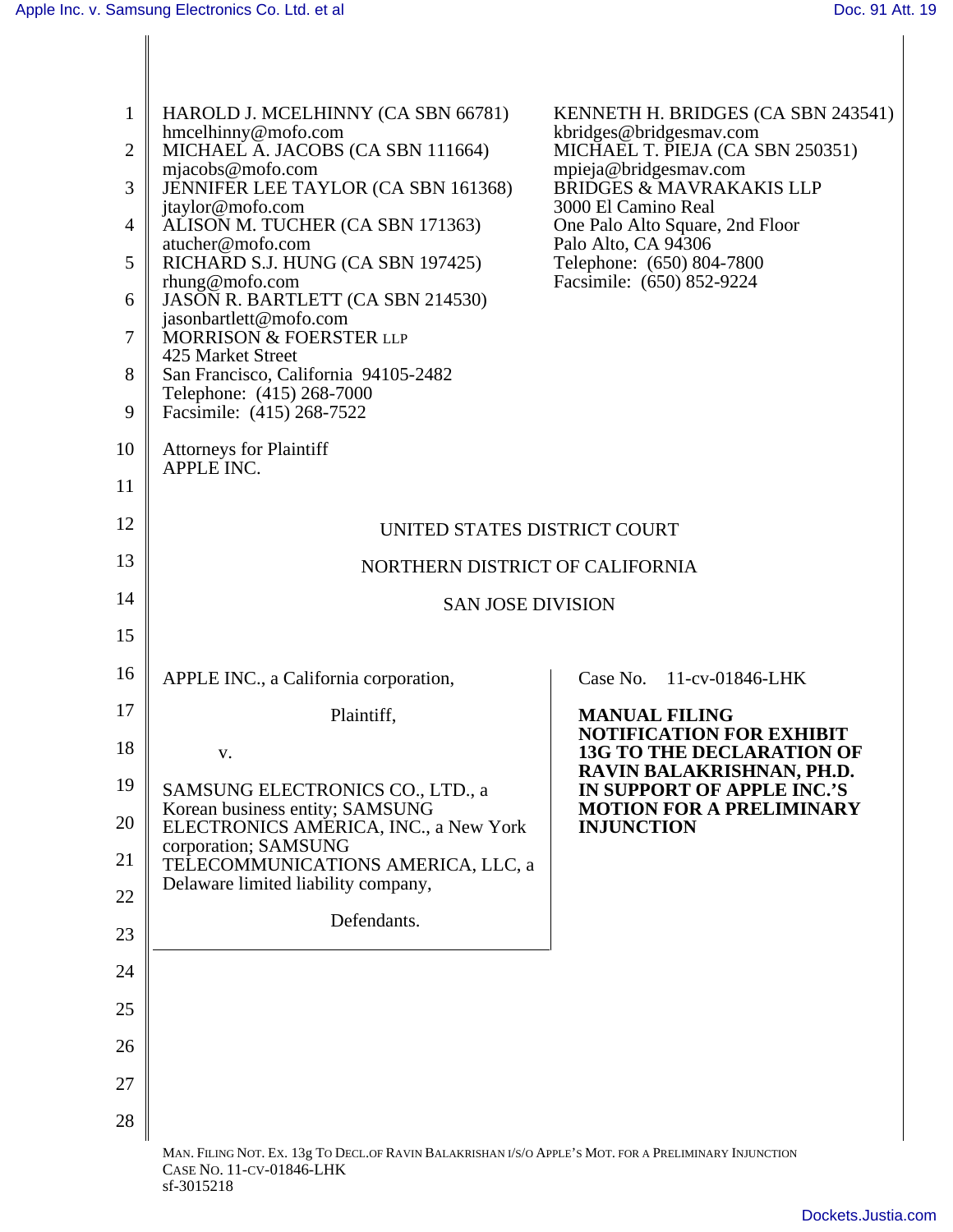|                 | <b>MANUAL FILING NOTIFICATION</b>                                                                                                 |
|-----------------|-----------------------------------------------------------------------------------------------------------------------------------|
|                 |                                                                                                                                   |
|                 | EXHIBIT 13g to the DECLARATION OF RAVIN BALAKRISHNAN, PH.D. IN<br>Regarding:                                                      |
|                 | SUPPORT OF APPLE INC.'S MOTION FOR A PRELIMINARY INJUNCTION                                                                       |
|                 |                                                                                                                                   |
|                 | 6 This filing is in paper or physical form only, and is being maintained in the case file in the Clerk's                          |
|                 | office. If you are a participant on this case, this filing will be served in hard-copy shortly. For                               |
|                 | 8 information on retrieving this filing directly from the court, please see the court's main web site at                          |
|                 | 9   http://www.cand.uscourts.gov under Frequently Asked Questions (FAQ).                                                          |
| 10              |                                                                                                                                   |
|                 | This filing was not effled for the following reason(s):                                                                           |
| 12              |                                                                                                                                   |
|                 | Voluminous Document (PDF file size larger than efiling system allowances)<br>____                                                 |
| 14              | <b>Unable to Scan Documents</b>                                                                                                   |
|                 | Physical Object (description):<br>_____                                                                                           |
| 16              | _X__ Non Graphical/Textual Computer File (audio, video, etc.) on CD or other media                                                |
| 17              | Item Under Seal<br>______                                                                                                         |
|                 | Conformance with the Judicial Conference Privacy Policy (General Order 53)<br>______                                              |
| 19              |                                                                                                                                   |
| 20              |                                                                                                                                   |
| $\overline{21}$ |                                                                                                                                   |
| 22              |                                                                                                                                   |
| 23              |                                                                                                                                   |
| 24              |                                                                                                                                   |
| 25              |                                                                                                                                   |
| 26              |                                                                                                                                   |
| 27              |                                                                                                                                   |
| 28              |                                                                                                                                   |
|                 | MAN. FILING NOT. EX. 13g TO DECL.OF RAVIN BALAKRISHAN I/S/O APPLE'S MOT. FOR A PRELIMINARY INJUNCTION<br>CASE NO. 11-CV-01846-LHK |

 $\mathbf I$  $\mathsf{l}$